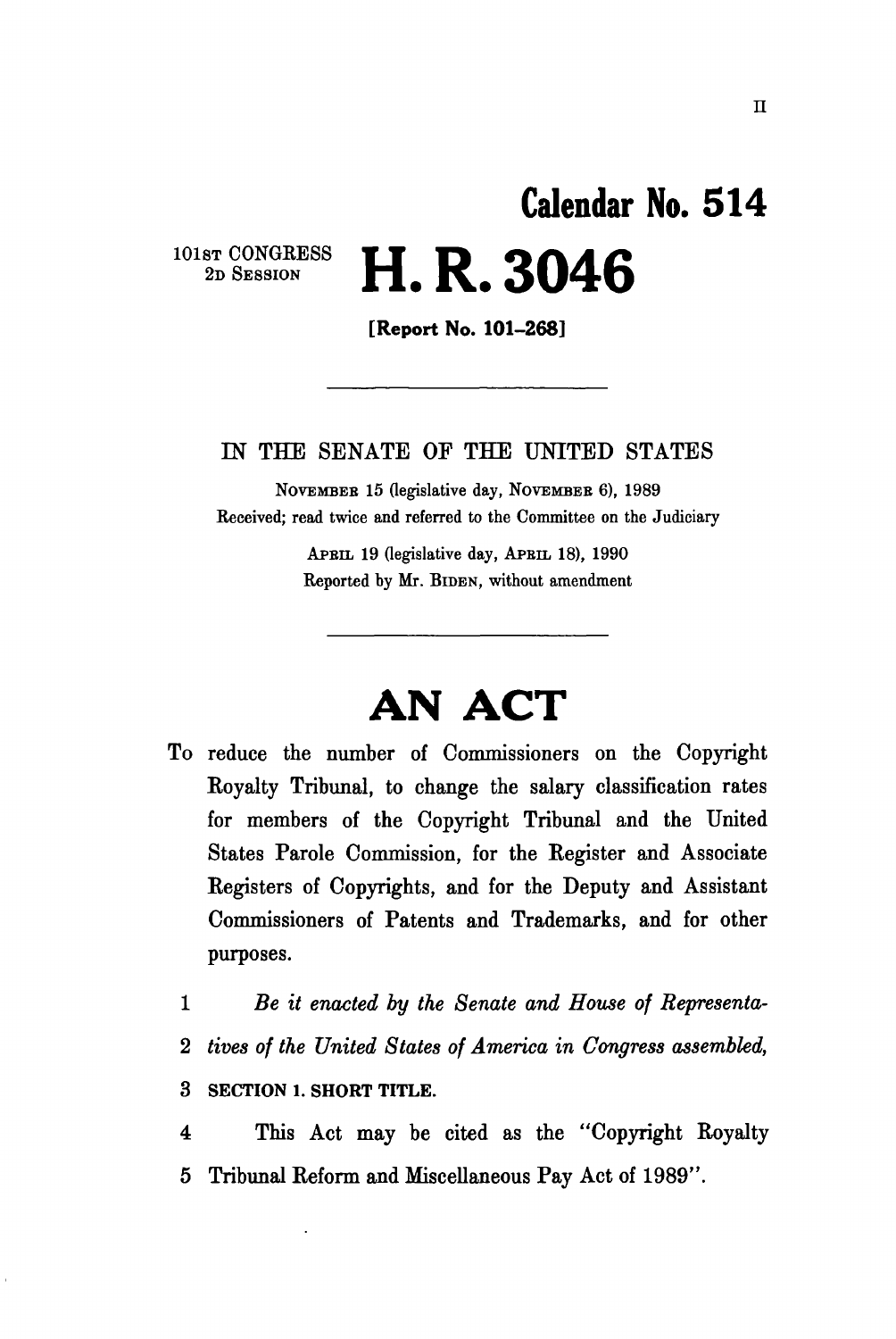**1 SEC. 2. COPYRIGHT ROYALTY TRIBUNAL AND COPYRIGHT 2 OFFICE.** 

3 (a) MEMBEESHIP OP THE COPYEIGHT ROYALTY TBI-4 BUNAL; LAPSED TEEMS; PAY.—Section 802(a) of title 17, 5 United States Code, is amended to read as follows:

6 "(a) The Tribunal shall be composed of three Commis-7 sioners appointed by the President, by and with the advice 8 and consent of the Senate. The term of office of any individ-9 ual appointed as a Commissioner shall be seven years, except 10 that a Commissioner may serve after the expiration of his or 11 her term until a successor has taken office. Each Commis-12 sioner shall be compensated at the rate of pay in effect for 13 Level V of the Executive Schedule under section 5316 of 14 title 5.".

15 (b) COPYRIGHT OFFICE.—Section 701 of title 17, 16 United States Code, is amended by adding at the end the 17 following new subsection:

18 "(e) The Register of Copyrights shall be compensated at 19 the rate of pay in effect for level IV of the Executive Sched-20 ule under section 5315 of title 5. The Librarian of Congress 21 shall establish not more than four positions for Associate 22 Registers of Copyrights, in accordance with the recommenda-23 tions of the Register of Copyrights. The Librarian shall make 24 appointments to such positions after consultation with the 25 Register of Copyrights. Each Associate Register of Copy-26 rights shall be paid at a rate not to exceed the maximum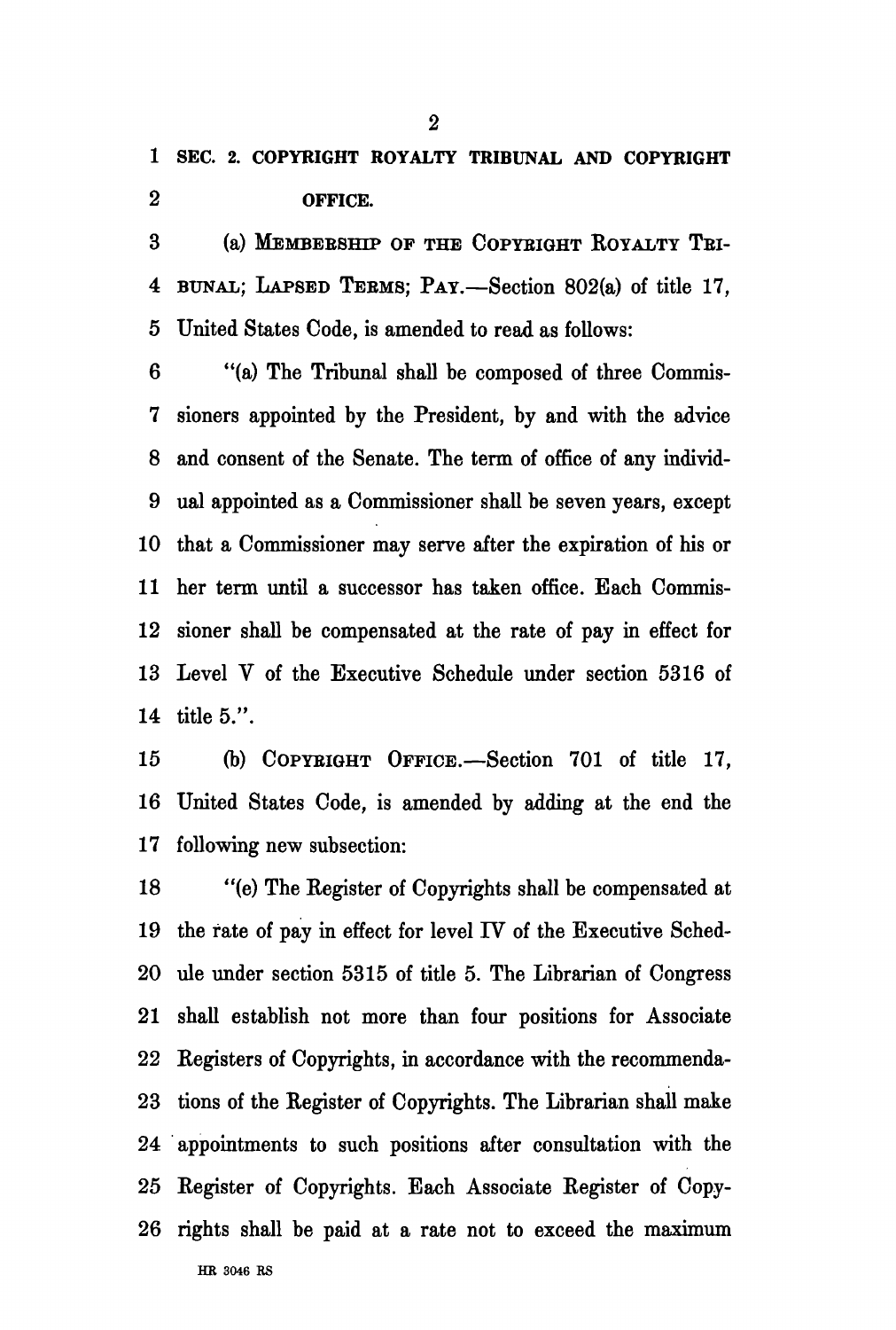1 annual rate of basic pay payable for GS-18 of the General 2 Schedule under section 5332 of title 5.". **3 SEC. 3. PAY RATES FOR PAROLE COMMISSION.**  4 (a) CHAIEMAN.—Section 5315 of title 5, United States 5 Code, is amended by adding at the end the following: 6 "Chairman, United Staes Parole Commission.". 7 (b) OTHEB COMMISSIONEES.—Section 5316 of title 5, 8 United States Code, is amended by adding at the end the 9 following: 10 "Commissioners, United States Parole Commis-11 sion (8).". **12 SEC. 4. PAY RATES FOR DEPUTY AND ASSISTANT COMMIS-13 SIONERS OF PATENTS AND TRADEMARKS.**  14 Section 5316 of title 5, United States Code, is amended 15 by adding at the end the following: 16 "Deputy Commissioner of Patents and Trade-17 marks. 18 "Assistant Commissioner for Patents. 19 "Assistant Commissioner for Trademarks.". **20 SEC. 5. EFFECTIVE DATE; BUDGET ACT.**  21 (a) EFFECTIVE DATE.—The amendments made by this 22 Act shall take effect on the date of the enactment of this Act. 23 (b) BUDGET ACT.—Any new spending authority (within 24 the meaning of section 401 of the Congressional Budget Act 25 of 1974) which is provided under this Act shall be effective